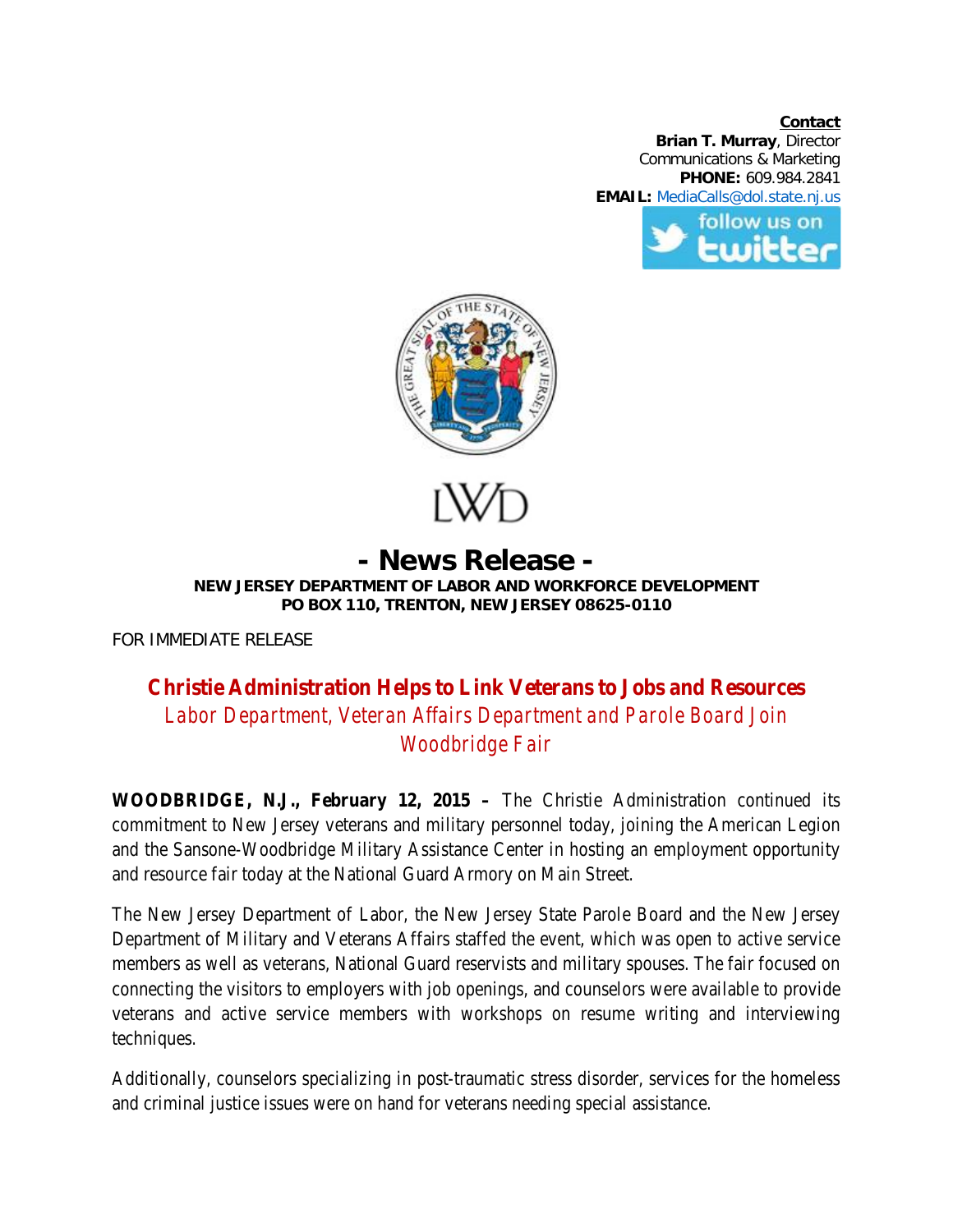"This is one of many veteran-focused employment and resource fairs we have lined up for this year, as we continue our goal of finding a good job for every military member and veteran who wants one. We are constantly working on improving the ways we can help the men and women who are transitioning out of military service to secure civilian employment and a prosperous life outside of the armed forces. It is the least we can do in recognition of their service," said Labor Commissioner Harold J. Wirths.

Dozens of veterans, active duty military members, National Guard and reserve members, as well as military spouses met with the prospective employers. The state Department of Labor additionally provided material to veterans regarding the employment services that can be found at Jobs4Jersey.com and the personalized service offered to veterans at the state's One-Stop Career Centers.

In Fiscal Year 2014, the Department of Labor served 21,411 veterans at its One-Stops. The department maintains a staff of about 40 veteran representatives, most of whom are former military personnel, who assist veterans in developing resumes that properly communicate their aptitude and skill sets to employers. The representatives also assist veterans with networking skills and match veterans to job openings.

Today's event was co-sponsored by U.S. Department of Labor Veterans' Employment and Training Service (DOL VETS), the U.S. Department of Veterans Affairs and the New Jersey Committee of the Employer Support of the Guard and Reserve.

For assistance and information about veteran job fairs, go to:

<http://jobs4jersey.com/jobs4jersey/jobseekers/vet>